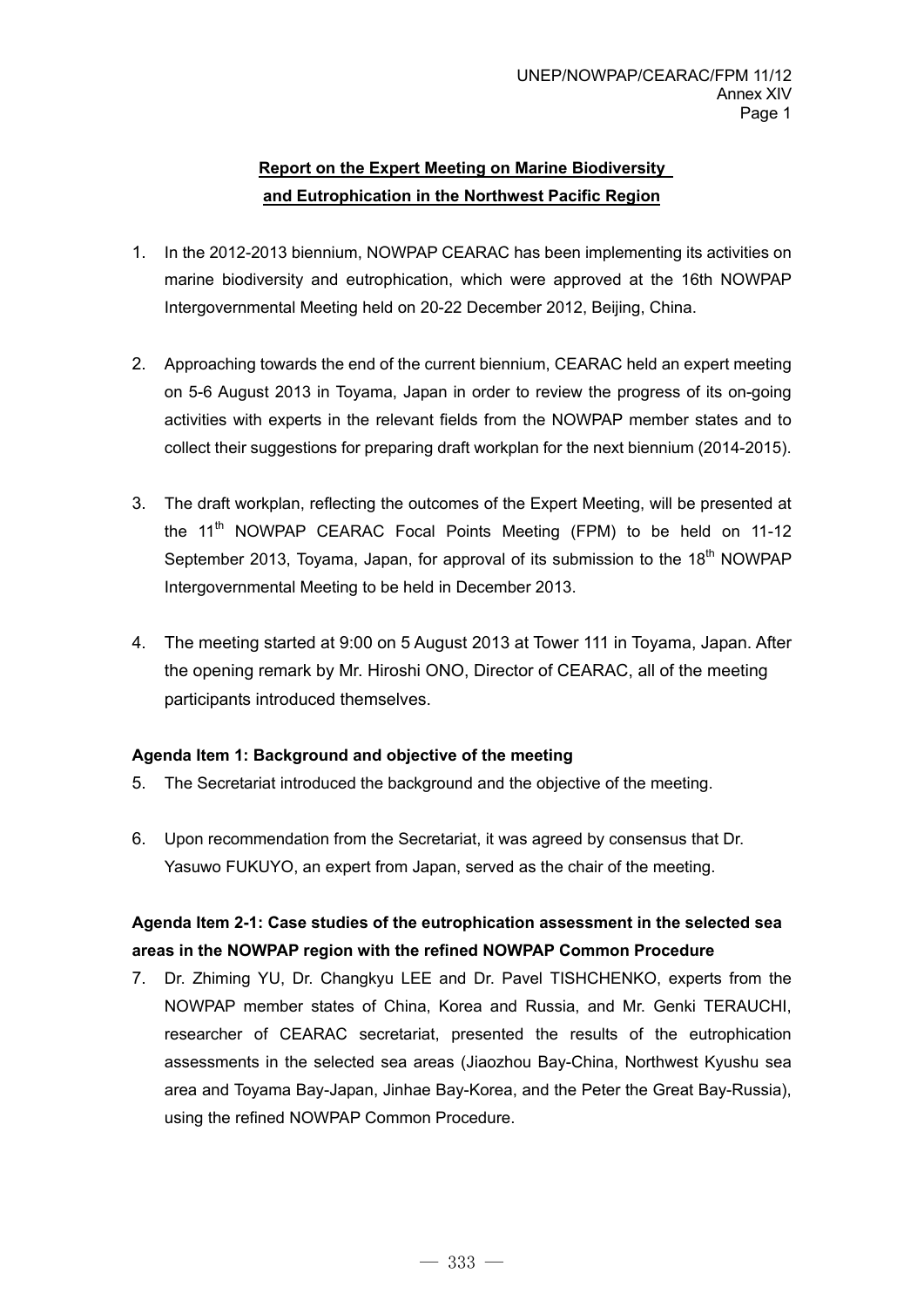## **Agenda 2-2: Discussion on the refined NOWPAP Common Procedure and the outline of the regional overview on the eutrophication assessment**

8. The Secretariat introduced the outline of the regional overview on the eutrophication assessment to be completed by the end of 2013 based on the results of the eutrophication assessments in the selected areas.

## **Agenda 3: Discussion on the proposal of an activity on eutrophication for the 2014-2015 biennium**

- 9. Based on the outcomes of the CEARAC activities for the 2012-2013 biennium, the Secretariat presented a proposal and draft workplan of an activity on eutrophication for the 2014-2015 biennium, "Trial application of the Screening Procedure of the NOWPAP Common Procedure for eutrophication assessment."
- 10. The meeting reviewed the workplan, in particular the proposed parameters for the detection of eutrophication symptoms, and suggested:

(i) to consider including a parameter representing nutrient inputs and their residence in an enclosed sea area;

(ii) to reconsider the applicability of "hypoxia occurrence frequency" due to possible lack of availability and reliability of such data in the NOWPAP region; and

(iii) to use the words of "red tides" instead of "red tides and harmful algal blooms (HABs)" since toxin plankton bloom is a part of HABs which may not be directly related to eutrophication.

# **Agenda 4: Review of a draft regional report for conservation of marine biodiversity and sustainable use of marine ecosystem services in the NOWPAP region**

- 11. The Secretariat introduced the draft regional report for conservation of marine biodiversity and sustainable use of marine ecosystem services in the NOWPAP region. The report was prepared based on the national reports by experts in each member state on selected marine protected areas (MPAs) in the NOWPAP region.
- 12. Since there was some information missing, the Secretariat requested necessary input in each chapter/sub-chapter from the national experts. The experts agreed to submit missing information by 12 August.
- 13. There were some suggestions to improve the quality of the report based on the IGM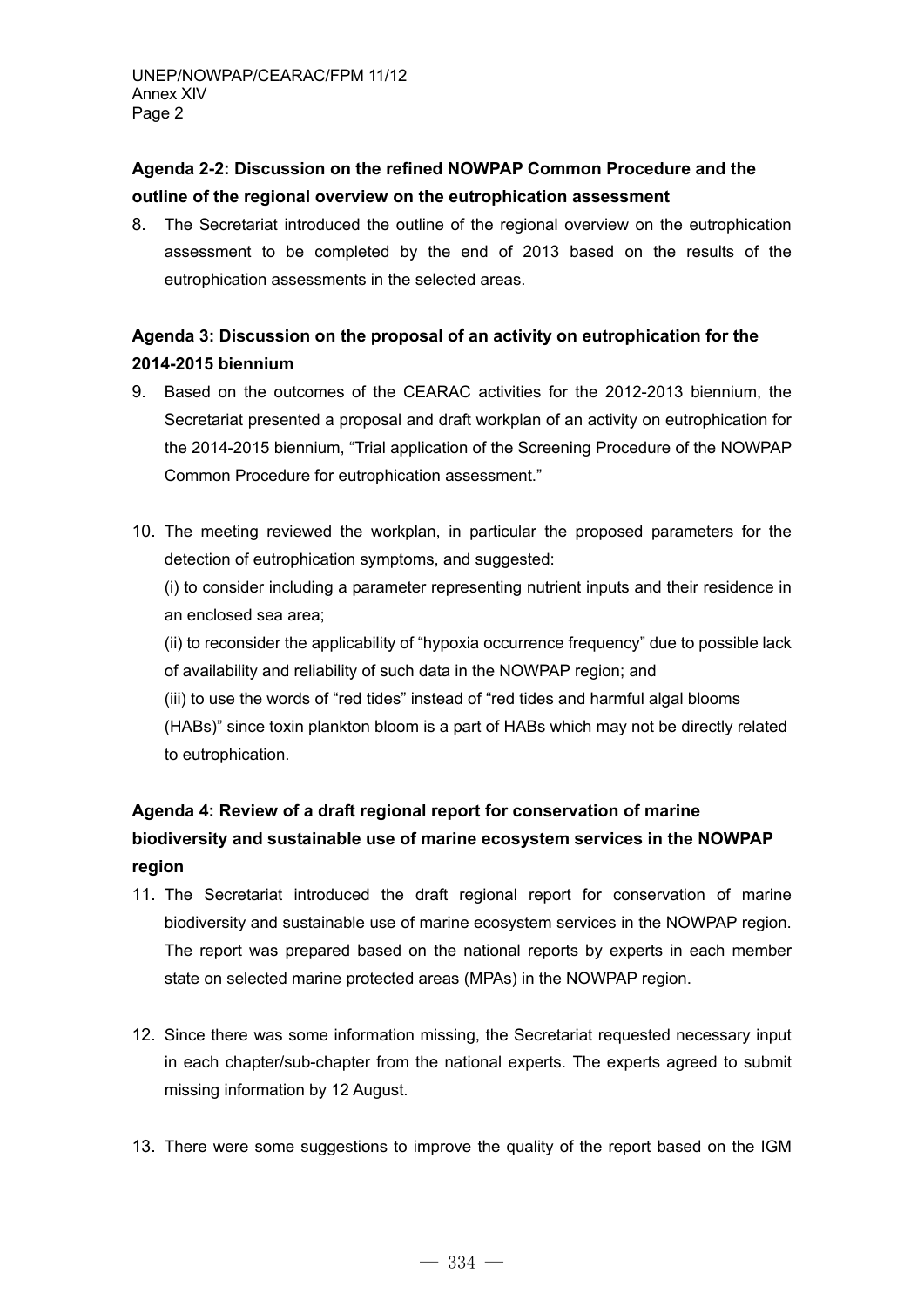decision including observing the deadlines and requirements in the Memorandum of Understandings (MoUs) that the national experts had signed with the Secretariat.

## **Agenda 5: Discussion on the proposal of an activity on marine biodiversity for the 2014-2015 biennium**

- 14. Based on the outcomes of the CEARAC activities for the 2012-2013 biennium, the Secretariat presented a proposal and draft workplan of an activity on marine biodiversity for the 2014-2015 biennium, "Development of procedures for comprehensive marine environmental assessment in the NOWPAP region."
- 15. After discussion, the meeting suggested the Secretariat:

(i) to further clarify the title, scope and tasks of the proposed activity and the workplan; (ii) to focus more on the relevance to marine biodiversity conservation;

(iii) to consider the possibility of assessment of specific marine biodiversity topics based on the achievements of ongoing eutrophication and biodiversity projects so far, for instance, difference of settlement success of non-indigenous species due to eutrophication and other environmental conditions, and balance between eutrophication and sustainable use of marine resources; and

(iv) to consider the selection of feasibility study sites from current/past sites for eutrophication case studies and selected MPAs where necessary data are available.

16. The meeting requested the Secretariat to prepare a revised draft proposal outline within a few days and circulate it for comments from the participants in order to develop a concrete workplan to be presented to the 11<sup>th</sup> CEARAC FPM.

# **Agenda item 6: Review of activities related to seagrass/seaweed mapping in the NOWPAP region**

17. Dr. Yongchao ZHAO, Dr. Teruhisa KOMATSU, Dr. Jong-Kuk CHOI and Dr. Tatiana KRUPNOVA, experts from China, Japan, Korea and Russia introduced their activities on seagrass/seaweed mapping.

## **Agenda item 7: Discussion on the proposal of an activity on seagrass/seaweed mapping for the 2014-2015 biennium**

18. Based on on-going activities in the NOWPAP region and the current technologies of remote sensing, the Secretariat presented a proposal and draft workplan of an activity on seagrass/seaweed mapping for the 2014-2015 biennium, "Case studies on seagrass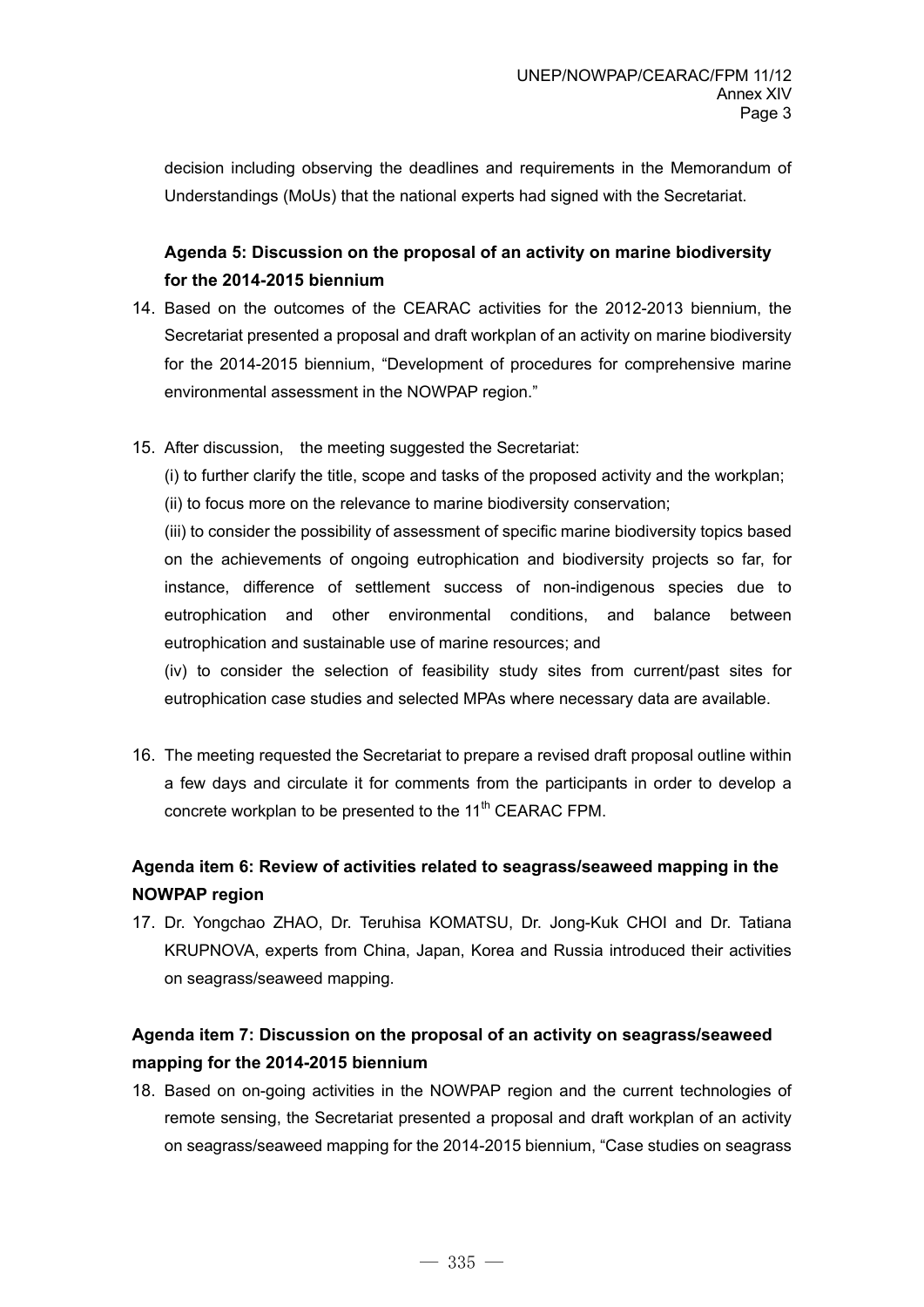and seaweed mapping in selected sea areas in the NOWPAP region."

19. The meeting reviewed the proposal and workplan, and supported the activity with some suggestions to further clarify and elaborate the scope of the tasks which are achievable within the proposed budget.

## **Agenda item 8: Conclusion and adoption of the report of the meeting**

20. The meeting was closed at 15:00 on 6 August 2013.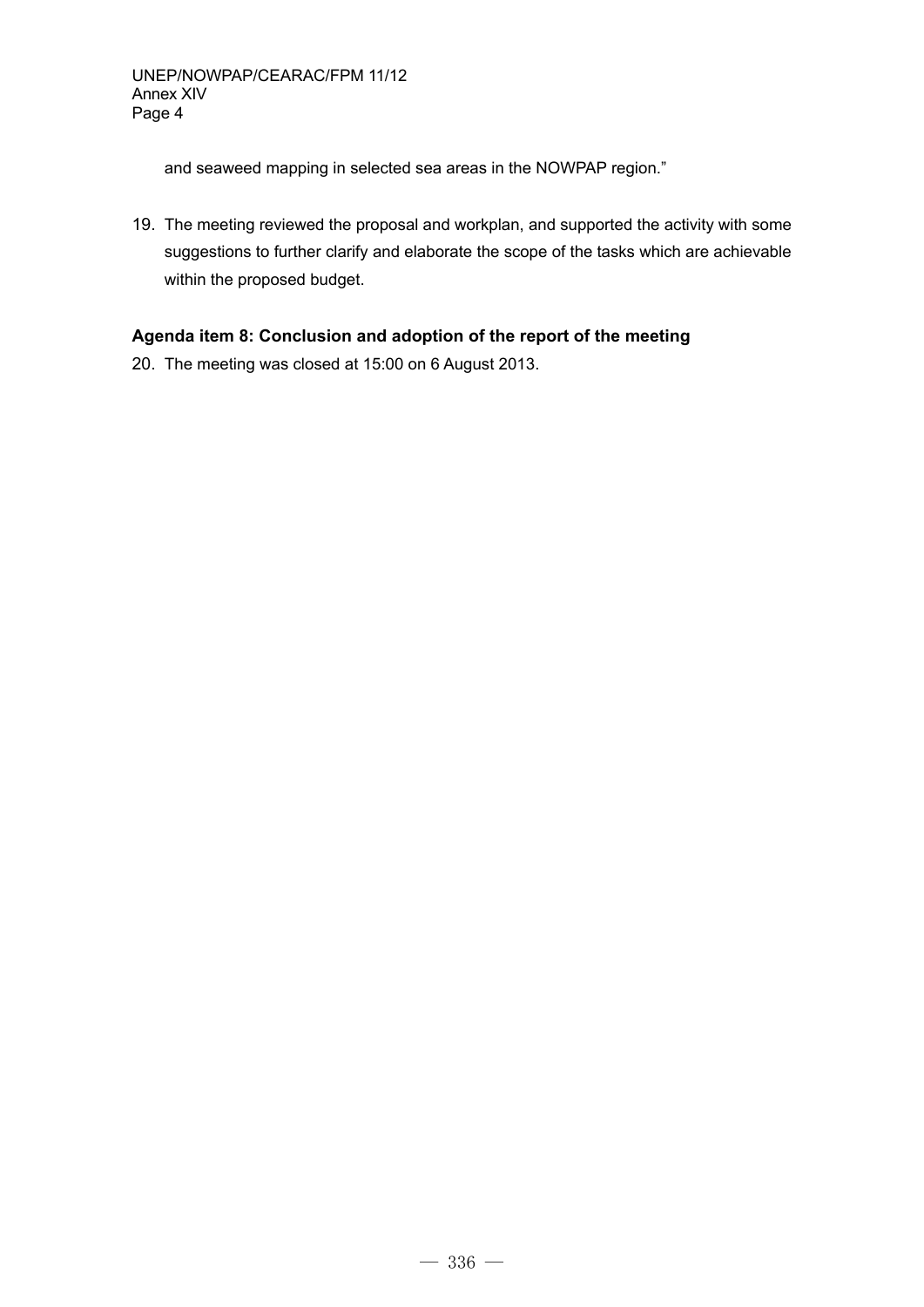# **List of Participants for the Expert Meeting on Marine Biodiversity and Eutrophication in the Northwest Pacific Region**

## **Expert of Marine Biodiversity**

## **Dr. Bei HUANG**

Senior engineer Zhejiang Provincial Zhoushan Marine Ecological Environmental Monitoring Station 20 Tiyu Rd, New city District, Zhoushan City, Zheijang Province, P.R. China 316021 Tel: +86-580-2064573, Fax: +86-580-2025873 E-mail: bighb@163.com

## **Dr. Yoshihisa SHIRAYAMA**

Executive Director of Research Japan Agency for Marine-Earth Science and Technology 2-15 Natsushima-cho, Yokosuka City, Kanagawa 237-0061, Japan Tel: +81-46-867-9000, Fax : +81-46-867-9005 E-mail: yshira@jamstec.go.jp

## **Dr. Yoon LEE**

Senior Researcher West Sea Fisheries Research Institute, National Fisheries Research and Development Institute Eulwang-dong 707, Jung-gu, Incheon, 400-420 Korea Tel: +82-32-745-0650, Fax: +82-32-745-0678 E-mail : ecoaegis@gmail.com

## **Dr. Anatolii KACHUR**

**Director** Pollution Monitoring Regional Activity Centre (NOWPAP POMRAC) 7 Radio Str., Vladivostok City, 690041 Russian Federation Tel: +7-4232-313071, Fax: +7-4232-312159 E-mail: kachur@tig.dvo.ru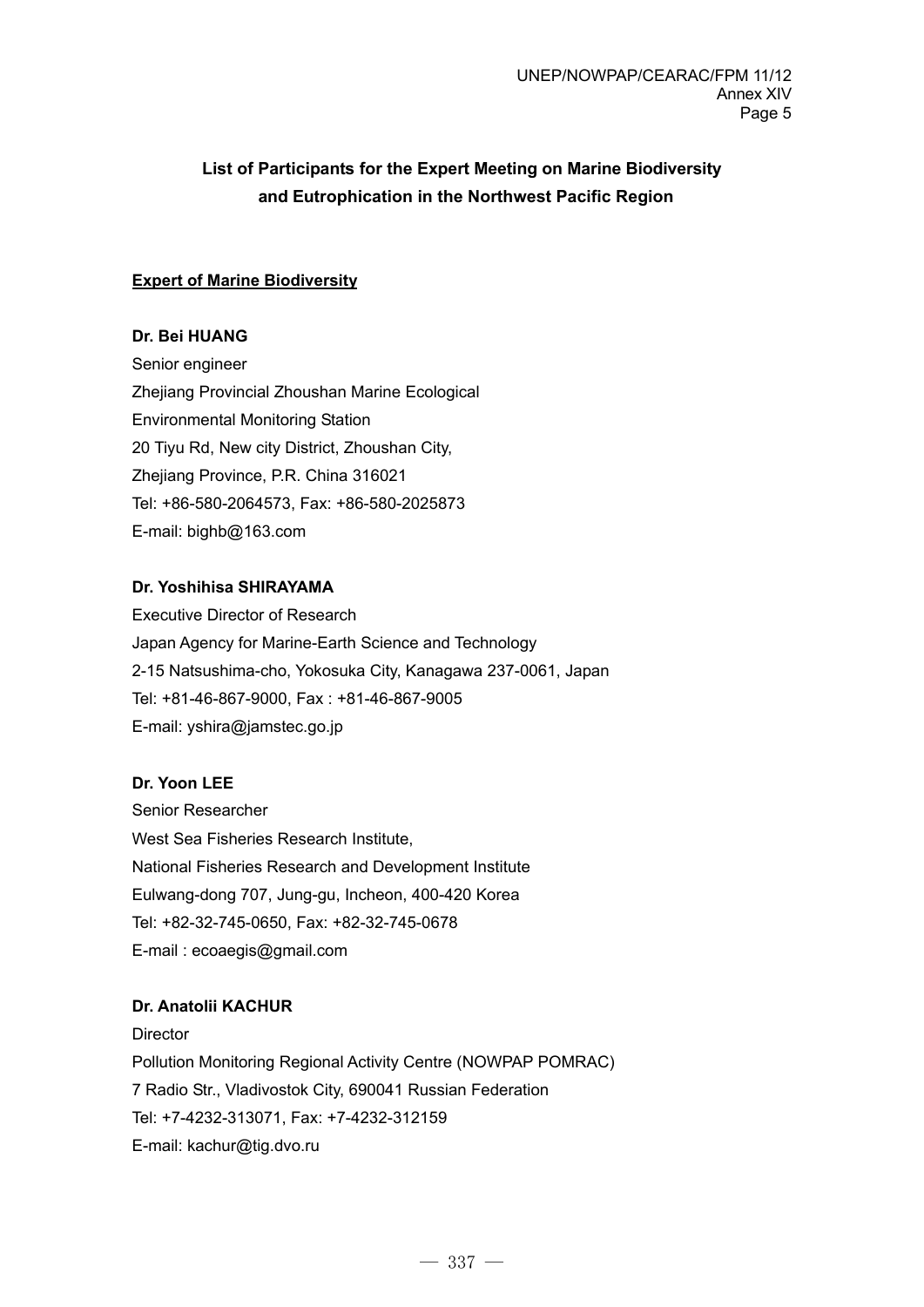UNEP/NOWPAP/CEARAC/FPM 11/12 Annex XIV Page 6

### **Dr. Yasuwo FUKUYO**

Project Professor Graduate School of Agricultural and Life Sciences The University of Tokyo 1-1-1 Yayoi, Bunkyo-ku, Tokyo 113-8657, JAPAN Tel: +81-3-5841-2782, Fax: +81-3-5841-8040 E-mail: ufukuyo@mail.ecc.u-tokyo.ac.jp

#### **Expert of Eutrophication**

**Dr. Zhiming YU**  Professor Institute of Oceanology Chinese Academy of Sciences 7 Nanhai Road, Qingdao, 266071 China Tel: +86-532-82898581, Fax: +86-532-82898566 E-mail: zyu@qdio.ac.cn

#### **Dr. Zaixing WU**

Postdoctoral fellows Institute of Oceanology, Chinese Academy of Sciences 7, Nanhai Road, Qingdao, 266071, CHINA Tel. +86-532-82898581, Fax: +86-532-82898587

#### **Dr. Changkyu LEE**

Senior Scientist HAB Research Section, Southeast Sea Fisheries Research Institute, National Fisheries Research and Development Institute 361, Yeongoonri, Sanyang-eup, Tongyeong city, Gyeongnam, Republic of Korea Tel:+82-51-720-2522, Fax:+82-51-720-2266 E-mail : changkl@korea.kr

## **Dr. Pavel TISHCHENKO**

**Head** Hydrochemistry Laboratory,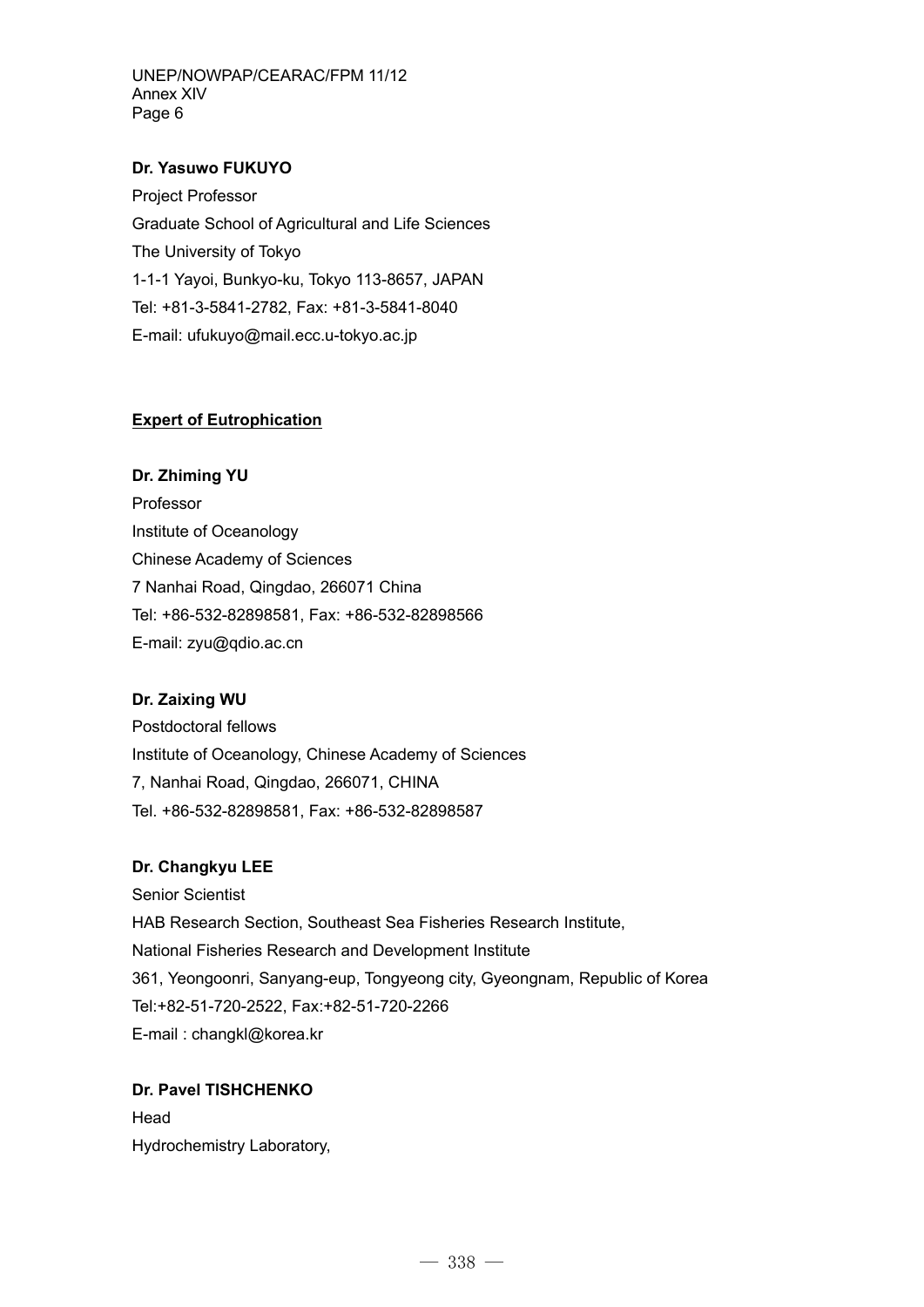Department of the Ocean Geochemistry and Ecology, V.I.Ⅱ'ichev Pacific Oceanological Institute, Far Eastern Branch of Russian Academy of Sciences 43 Baltiyskaya St., Vladivostok, 690041, Russian Federation Tel:+7-4232-312-854, Fax:+7-4232-312-573 E-mail : tpavel@poi.dvo.ru

## **Expert of seagrass/seaweed mapping**

#### **Dr. Yongchao ZHAO**

Associate professor KeDianDaSha 815, Institute of Electronics, Chinese Academy of Sciences No.19, Bei SiHuan XiLu, Beijing, 100190, China Tel: +86-13501162025 E-mail : ofcours\_sure@sina.com.cn

## **Dr. Teruhisa KOMATSU**

Associate Professor Atmosphere and Ocean Research Institute, The University of Tokyo 5-1-5, Kashiwanoha, Kashiwa-shi, Chiba 277-8564 Japan Tel.: +81-3-5351-6515, Fax: +81-3-5351-6542 E-mail : komatsu@aori.u-tokyo.ac.jp

## **Dr. Jong-Kuk CHOI**

Principal Research Scientist Korea Ocean Satellite Center, Korea Institute of Ocean Science & Technology 787 Haean-no, Ansan, 426-744, Korea Tel : +82-31-400-7608, Fax : +82-31-400-7715 E-mail : jkchoi@kiost.ac

#### **Dr. Tatiana KRUPNOVA**

Leading scientist Pacific Scientific Research Fisheries Centre 4, Shevchenko alley, Vladivostok, 690091, RUSSIA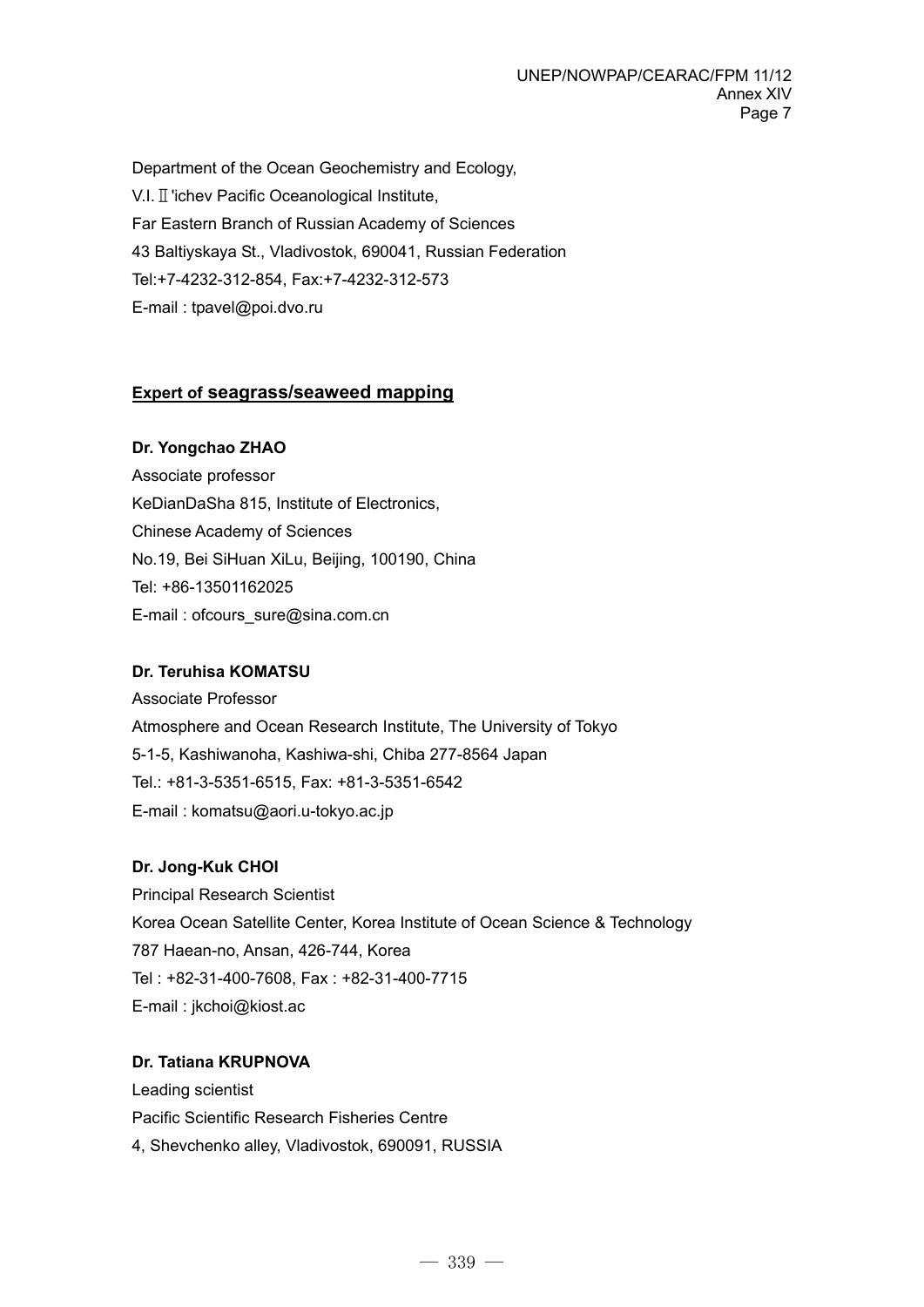UNEP/NOWPAP/CEARAC/FPM 11/12 Annex XIV Page 8

Tel: +7-423-2407146 E-mail : krupnova@tinro.ru

### **PICES Representatives**

**Mr. Chuanlin HUO** 

Planning and Management Department, National Marine Environmental Monitoring Center, SOA 42 Linghe St., Shahekou District, Dalian, Liaoning, 116023, P.R. China Tel: +86-411- 8478-3218, Fax: +86-411- 8478-3277 E-mail: clhuo@nmemc.gov.cn; huocharlie@gmail.com

## **NOWPAP Regional Coordinating Unit (RCU)**

#### **Mr. Xiaodong ZHONG**

Deputy Coordinator 5-5 Ushijimashin-machi, Toyama City, Toyama 930-0856, Japan Tel: +81-76-444-1611, Fax: +81-76-444-2780 E-mail: xiaodong.zhong@nowpap.org

## **Mr. Masakatsu OHYAMA**

Administrative Officer 5-5 Ushijimashin-machi, Toyama City, Toyama 930-0856, Japan Tel: +81-76-444-1611, Fax: +81-76-444-2780 E-mail: masakatsu.ohyama@nowpap.org

**Observer Ms. Izumi TSURITA**  Researcher Ocean Policy Research Foundation Toranomon 35 Mori Bldg., 3-4-10, Toranomon, Minato-ku, Tokyo, 105-0001 JAPAN